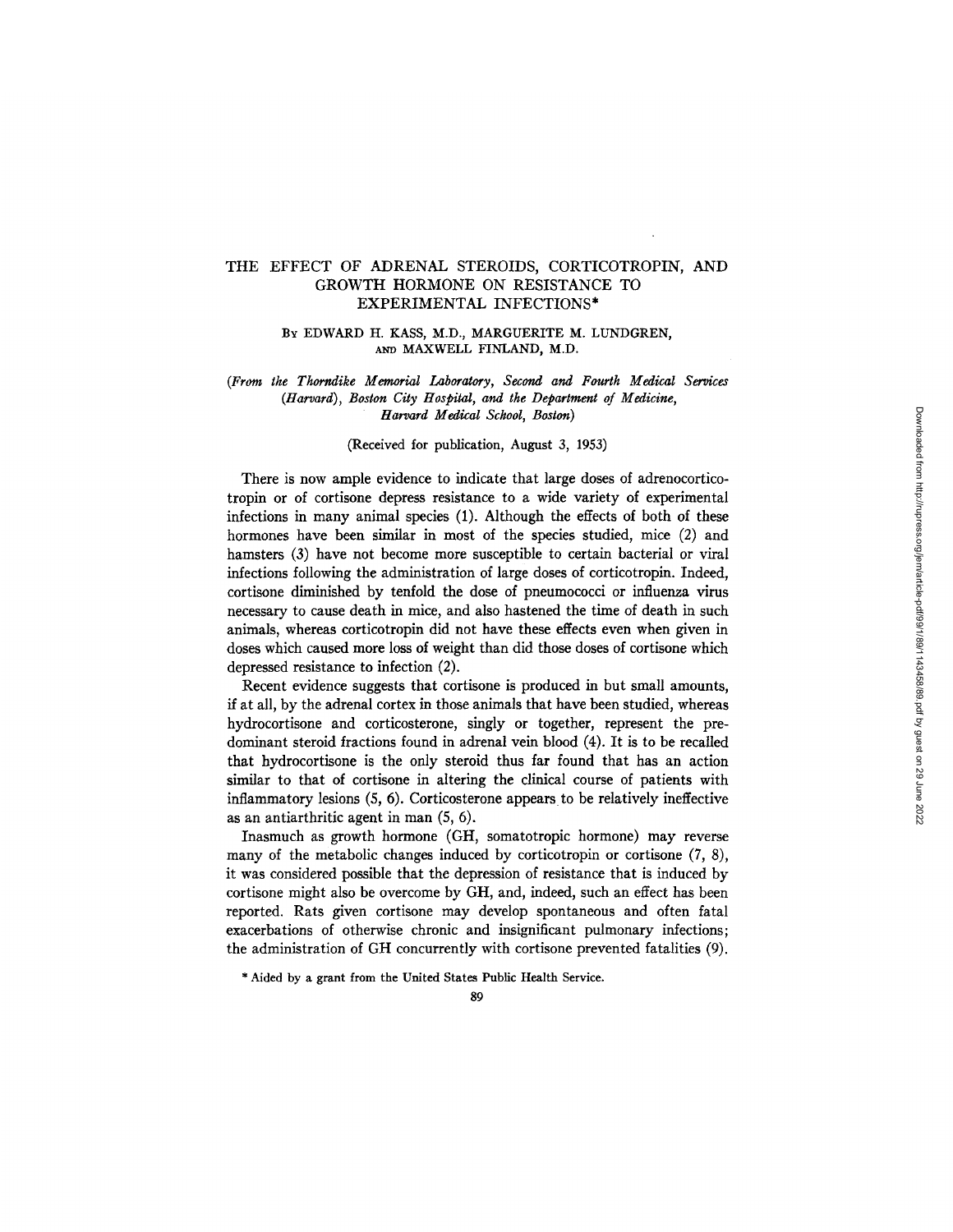### 90 ADRENAL STEROIDS, CORTICOTROPIN, AND GROWTH HORMONE

The need for investigation of the effect of various adrenal steroids on mechanisms of immunity is apparent. In the following experiments, the effects of cortisone on experimental pneumococcal and influenza viral infections were studied in greater detail, and the effects of corticosterone, hydrocortisone, highly purified adrenocorticotropin, and growth hormone were also investigated. A preliminary account of some of these data has been presented elsewhere (10).

#### *Materials and Methods*

The methods have been described previously (2). Briefly, two experimental systems were employed. In the first, a mouse-virulent strain of pneumococcus, Type IX, was injected in varying dilutions of an overnight blood broth culture into white Swiss mice. The inoculum was mixed with a constant amount of specific antiserum (sufficient to protect about half the mice receiving about 50,000 organisms) and promptly injected intraperitoneally. The animals were observed frequently and many of those that succumbed were autopsied and cultures were made to confirm the nature of the lethal infection. The second experimental system consisted in the use of a mouse-adapted strain of influenza A virus (PR8), which was given intranasally in varying dilutions to lightly anesthetized mice, as has been described (2). When titrations of the rate of multiplication of virus in the murine lung were to be performed, animals were sacrificed in groups of 5 at appropriate intervals after instillation of virus, and the lungs stored at  $-70^{\circ}$ C. until used. The lungs were triturated in 20 per cent serum broth and the viral content estimated in the usual manner by egg-infectivity titrations, using 10 eggs per dilution.

*Hormonesl.--Cortisone* (compound E of Kendall, 11-dehydro-17-hydroxycorticosterone) was used as a saline suspension containing 25 mg. of cortisone acetate per ml. plus suspending agents, as previously described (2). Suspensions containing 20 mg. per ml. of cortisone acetate (without any suspending agents) were made in saline containing 0.9 per cent butyl alcohol. These suspensions were shaken vigorously before use. Various schedules of injection were employed; when cortisone was given after the infectious agent had been inoculated into the test animals, separate needles were used for each animal, in order to minimize cross-infectiun.

Hydrocortisone (compound F of Kendall, or 17-hydroxycorticosterone) was used both as the acetate (F Ac) and as the free alcohol (F) in saline suspensions containing 0.9 or 1.5 per cent butyl alcohol. Corticosterone (compound B of Kendall) was prepared in a similar manner.

Adrenocorticotropin (ACTH) was kindly supplied by Drs. E. B. Astwood and M. Raben. Their dry powder, which is of high purity, was suspended in a concentration of 1 mg. per ml. of peanut oil containing 5 per cent beeswax. Preliminary experiments were conducted to determine the biologic activity and toxicity of this preparation, as compared with a less pure, aqueous preparation from a commercial source. The oil-beeswax was injected subcutaneously, and induced no significant local reactions. The methods for studying the hematologic responses of mice to these hormones have been described previously (11). Significant eosinopenia, leukopenis, and weight loss may be induced for as long as 72 hours by the injection of as little as 0.3 mg. of corticotropin in oil and beeswax (Table I), so that the purified material, given in the oil-beeswax menstruum, has approximately 25 to 50 times the activity of the commercial standard aqueous preparation. It is noteworthy that 1 of each group of 15 mice injected with corticotropin in oil and beeswax died but that no deaths occurred in animals that received oil

<sup>1</sup> We are grateful to Armour Laboratories, Chicago, Merck & Co., Inc., Rahway, N. J., G. D. Searie & Co., Chicago, The Upjohn Co., Kalamazoo, Chemical Specialties Co., Inc., New York, and F. W. Homer Co., Montreal, for supplies of hormones.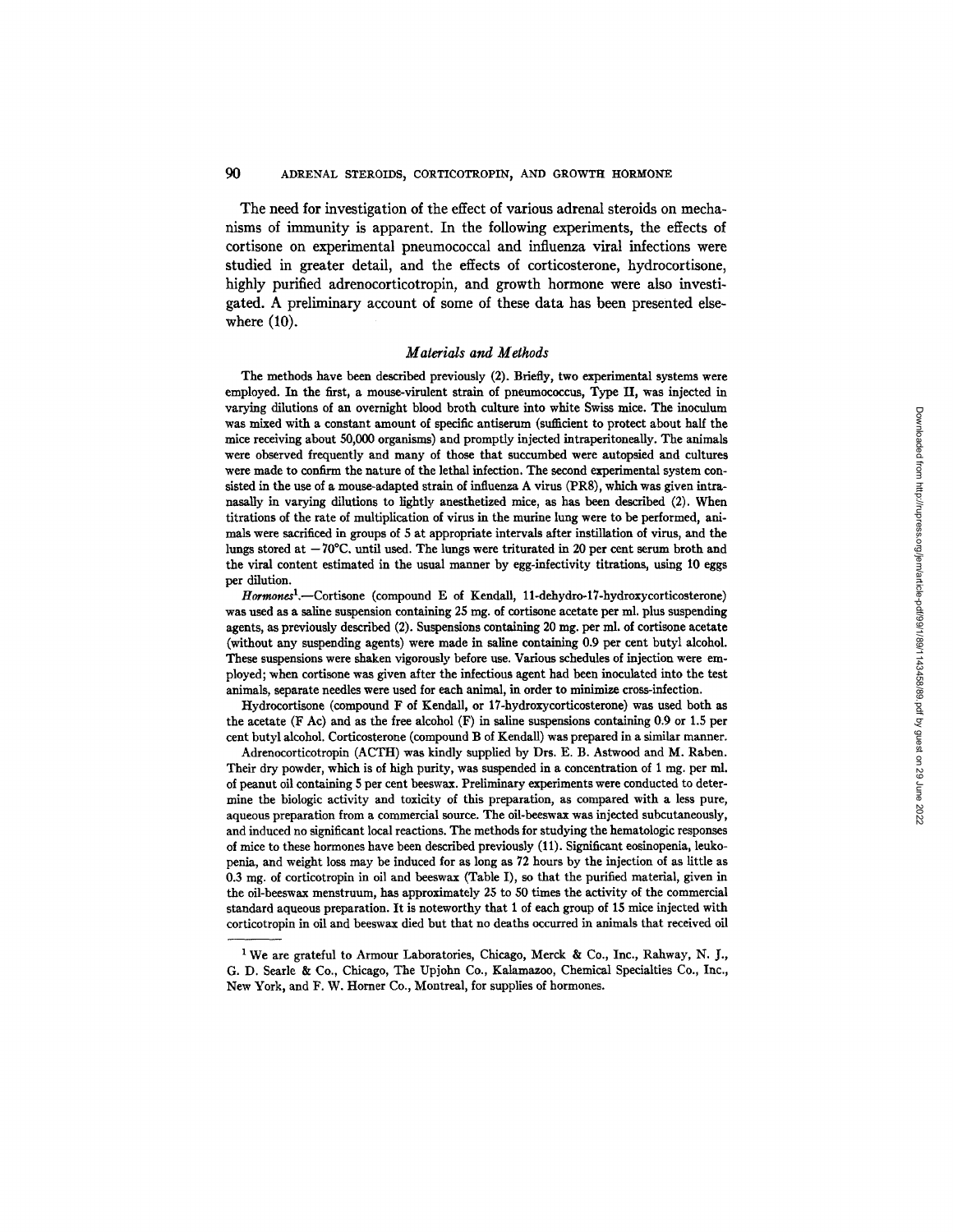

FIG. 1. Effect of cortisone and growth hormone on weights of normal mice.

TABLE I Leukocyte and Eosinophil Counts and Weight Changes in Mice after Single Injections of Corticotropin in Oil and Beeswax

| Corticotropin         | Length of time<br>after injection | No. of<br>animals* | Eosinophils:     | Leukocytes!   | Mean<br>change in<br>weight |
|-----------------------|-----------------------------------|--------------------|------------------|---------------|-----------------------------|
| mg.                   | hrs.                              |                    |                  |               | per cent                    |
| 0.1                   | 24                                | 5/5                | 72<br>$59 \pm$   | $6.5 \pm 2.0$ | $-3$                        |
|                       | 48                                | 4/5                | 147 $\pm$<br>77  | $4.6 \pm 0.8$ | $-2$                        |
|                       | 72                                | 5/5                | 147 $\pm$<br>32  | $4.1 \pm 1.1$ | $-6$                        |
| 0.2                   | 24                                | 5/5                | $\Omega$         | $3.1 \pm 0.7$ | $-14$                       |
|                       | 48                                | 4/5                | $123 \pm 101$    | $4.8 \pm 0.7$ | $-23$                       |
|                       | 72                                | 5/5                | $152 \pm 56$     | $4.7 \pm 0.7$ | $-7$                        |
| 0.3                   | 24                                | 5/5                | 0                | $2.0 \pm 0.3$ | $-8$                        |
|                       | 48                                | 4/5                | - 51<br>$52 \pm$ | $3.9 \pm 1.1$ | $-24$                       |
|                       | 72                                | 5/5                | 5.3<br>$19 \pm$  | $6.9 \pm 2.7$ | $-13$                       |
| Oil<br>beeswax<br>and | 24                                | 5/5                | 43<br>$151 \pm$  | $7.0 \pm 1.5$ | $^{-2}$                     |
| alone                 | 48                                | 5/5                | $128 \pm$<br>15  | $7.1 \pm 0.4$ | $-2$                        |
| Controls§             | (Not injected)                    | 37                 | 120 $\pm$<br>9.1 | $6.9 \pm 0.6$ |                             |

\* Survivors/total injected.

# Eosinophils expressed in absolute numbers and leukocytes in thousands per cubic centi- $\,$  meter.

§ See reference 11.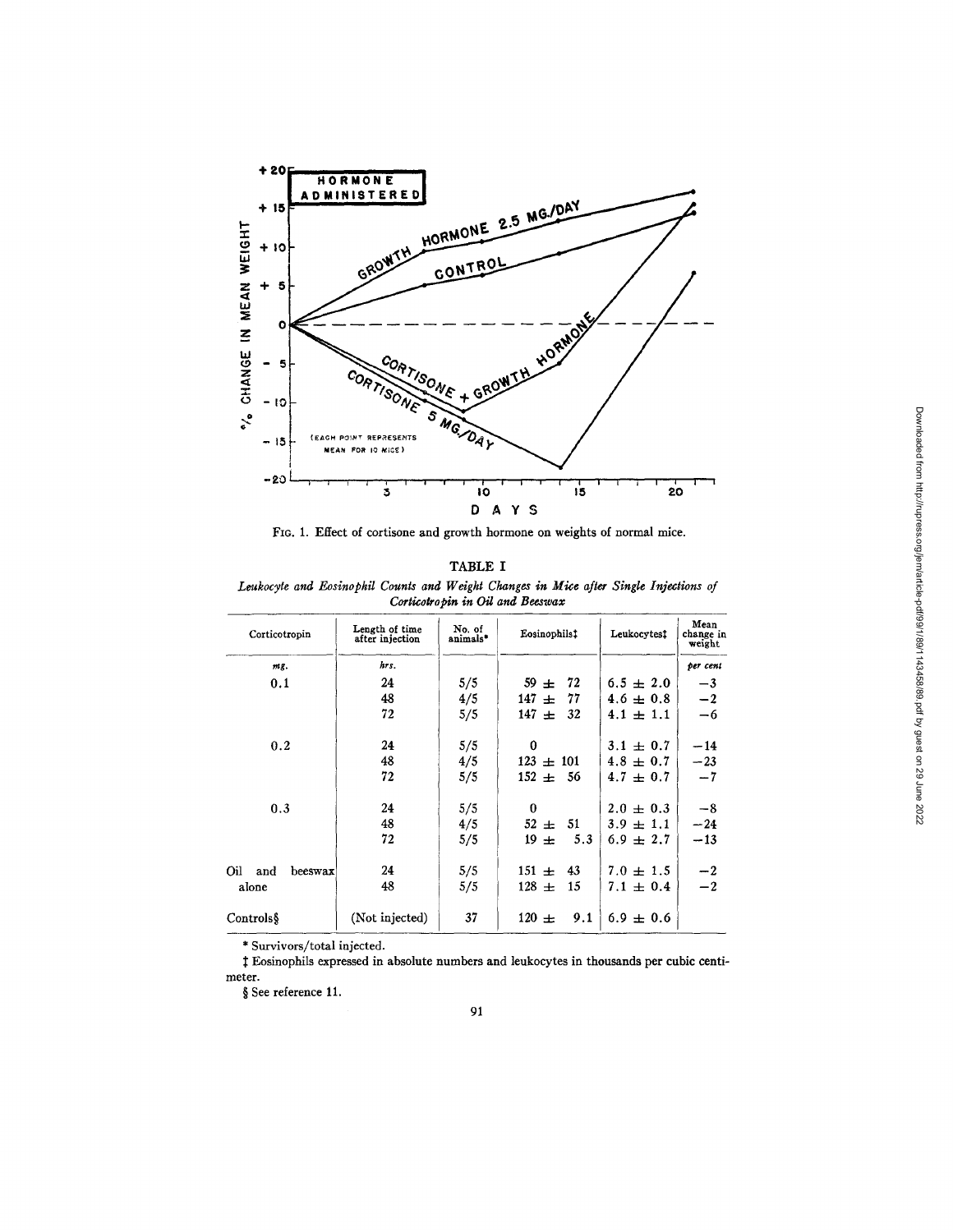and beeswax alone. For these reasons, mice were given 0.3 mg, corticotropin every 3 days, and it was felt that about 7 per cent of deaths should be regarded as due to the drug alone. However, no corrections for the toxicity of the drug were applied to any of the data to be presented.

Growth hormone was originally supplied in a highly purified form by Drs. Raben and Astwood. Solutions of the hormone were adjusted to pH 6.0-6.5 and injected intraperitoneally once daily in a volume of 0.5 ml. The effect of this preparation on weights of growing mice is seen in Fig. 1, in which four groups of male mice, each containing 10 animals, with a mean weight of  $15 \pm 2$  gm. were followed for 3 weeks during and after the administration of growth hormone and cortisone. Growth hormone increased the rate of growth of mice slightly over that of non-treated controls. However, it did not reverse the effect of cortisone in causing loss of weight. Nevertheless, recovery from the effects of administering cortisone was more rapid in animals that received growth hormone and cortisone than in those receiving cortisone alone. After it had been noted that the adverse effects of cortisone on infection were not overcome by growth hormone, purified material was obtained from another source, and this gave substantially the same results as those with the material obtained from Drs. Astwood and Raben.

#### EXPERIMENTAL

*Effect of Cortisone on Resistance to Pneumococcal Infection.*--Previous studies had shown that an initial dose of  $10 \text{ mg}$ , of cortisone followed by 5 mg, daily for 5 days diminished the  $LD_{50}$  of pneumococci in partially protected mice, by approximately tenfold (2). Furthermore, the mice succumbing to the fatal infection died sooner than controls. This phenomenon was studied further with respect to dosage schedules, and the results are shown in Fig. 2, in which they are compared with the data previously reported.

The data in the chart represent the accumulation of a large number of experiments and are charted as the ratio of the logarithms of the dilutions of infectious agent necessary to kill 50 per cent of mice in treated mice to the corresponding values in control animals. Repeated experiments indicated that neither butyl aclohol nor oil and beeswax significantly altered the  $LD_{10}$ , hence the effects were presumed to be due to the hormones administered. The bars that end with irregular edges and broken lines indicate that an  $LD_{60}$  end-point was not attained in that particular group of animals. In every case this was due to a larger difference between the treated and control animals than the dilutions used could discern. As a result, the jagged portion of the bar shows the least possible difference in titer and it is possible that these differences in titer would have been exceeded in some cases had greater dilutions of the organism been used, and a definitive LD<sub>50</sub> value obtained.

Fig. 2 shows that 5 mg. of cortisone acetate daily for 3 days was as effective as the original dosage of 10 mg. initially, followed by S mg. daily for 5 days. The persistence of loss of weight for at least a week after the administration of cortisone had ceased (Fig. 1), suggested that some of the hormone was held locally and continued to exert an effect over a prolonged time. Additional experiments were, therefore, carried out with cortisone given as two injections 4 hours apart, the second being given just before the introduction of the organisms, and no further cortisone was then administered. Both 5 mg. and 10 mg. dosages given in this manner were effective in depressing resistance,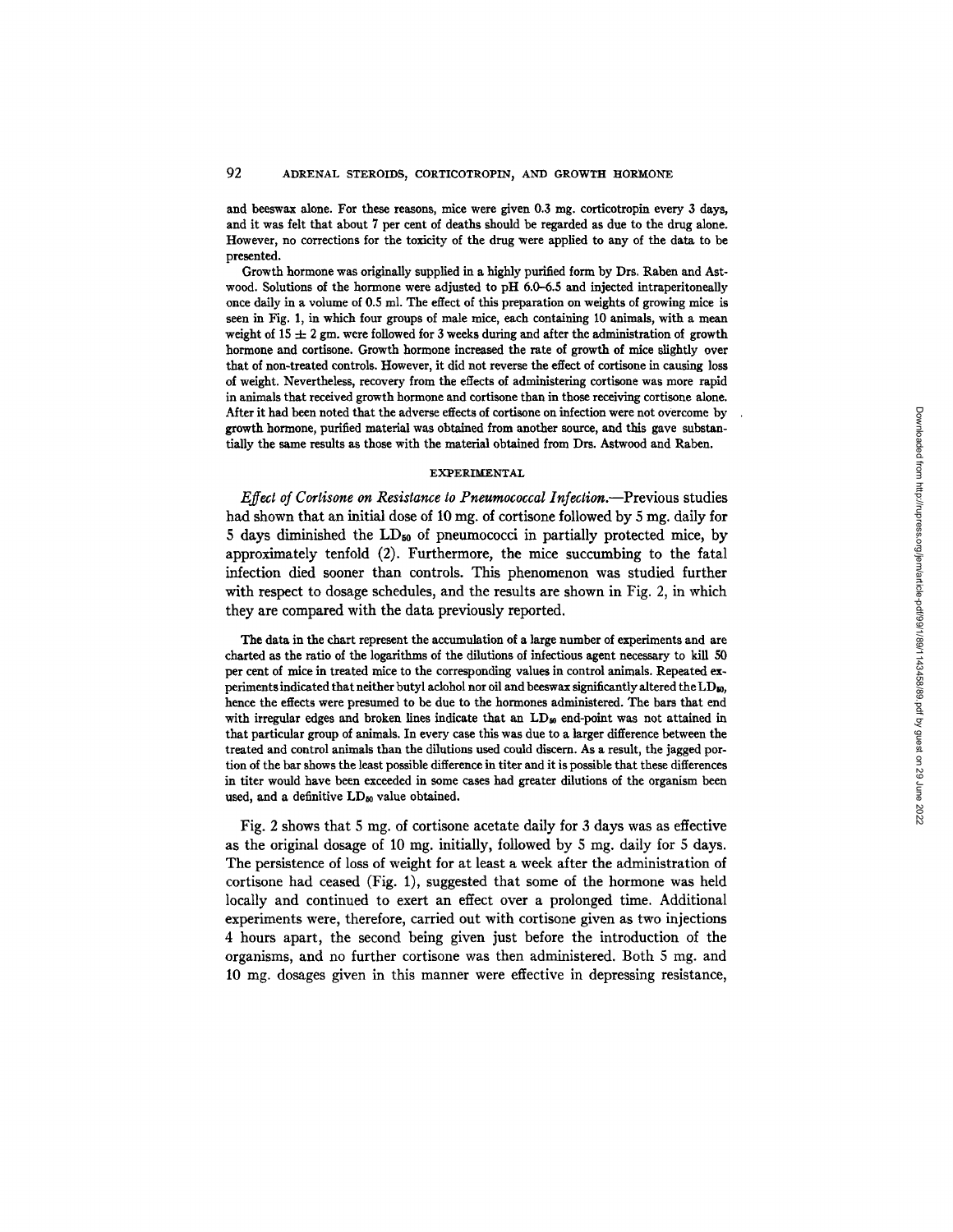with the latter somewhat more so. Even 5 mg, administered once, at the time that the bacteria were injected, depressed resistance and survival time significantly.

That cortisone shortens the survival time of those animals that are destined to die has been reported previously. The magnitude of this effect is charted in Fig. 3, in which the mean survival time of all the animals injected with the test substance is compared with the mean survival time of the control animals in



FIG. 2. Effect of certain steroids, ACTH, and growth hormone on LD<sub>s0</sub> in passively immunized mice infected with Type II pneumococcus.

each experiment. Representative control experiments with butyl alcohol and oil and beeswax are included.

It should be noted that for the purposes of calculation, all the surviving animals were assumed to have succumbed on the 12th day, when the observations in each experiment were terminated. This manifestly extreme assumption weighted the results heavily against an effect of cortisone on survival time, particularly because the method fails to distinguish sharply between those animals dying of infection during the 8 to 12 day period after the injection of the bacteria (as occurred occasionally in the cortisone-treated group) and those surviving. The mean survival time of animals was therefore markedly shortened by administration of cortisone in any of the dosage schedules used. The effect of cortisone was approximately as great when given in crude saline suspension, as when given in saline suspension with added suspending agents, although accurate measurement of the dose in the former instance was difficult.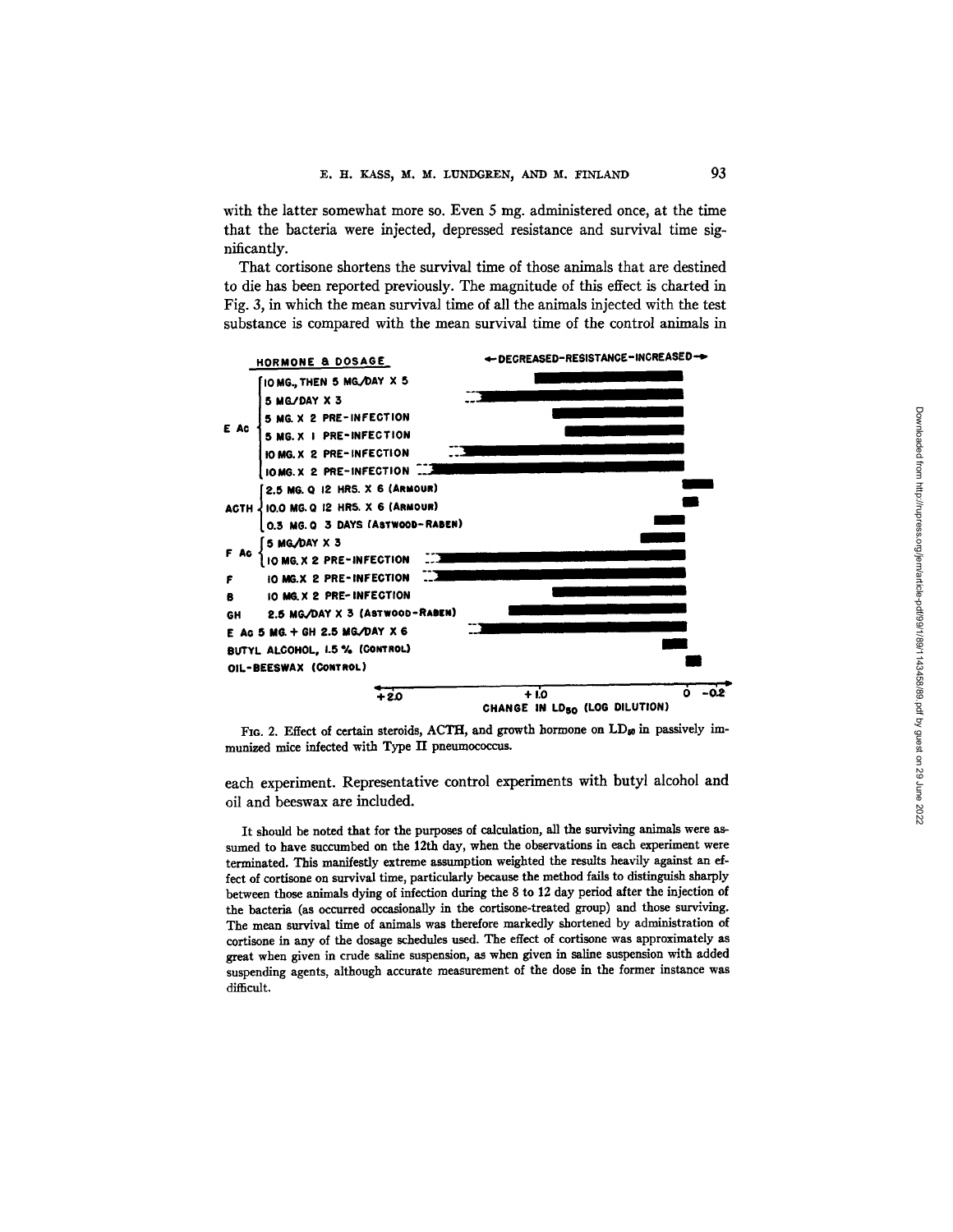As shown in Fig. 1, the loss of weight which accompanied the administration of cortisone persisted after all injections had ceased. It was, therefore, of interest to determine whether a similar effect on resistance to infection would persist. One hundred and fifty mice were each given 5 mg. of cortisone subcutaneously.



FIG. 3. Effect of certain steroids, ACTH, and growth hormone on pneumococcal infections in partially immunized mice.

Three groups of 10 were immediately given 3 standard dilutions of pneumococci and the constant amount of antiserum, and a like number of control animals were also injected. This procedure was repeated in the remaining mice at 1, 3, 6, and 9 days after the injection of the hormone.

The data in Fig. 4 show that the effect of cortisone on resistance and survival time persisted for between 3 and 6 days after the last injection. This suggests that the cortisone is absorbed slowly from the site of injection.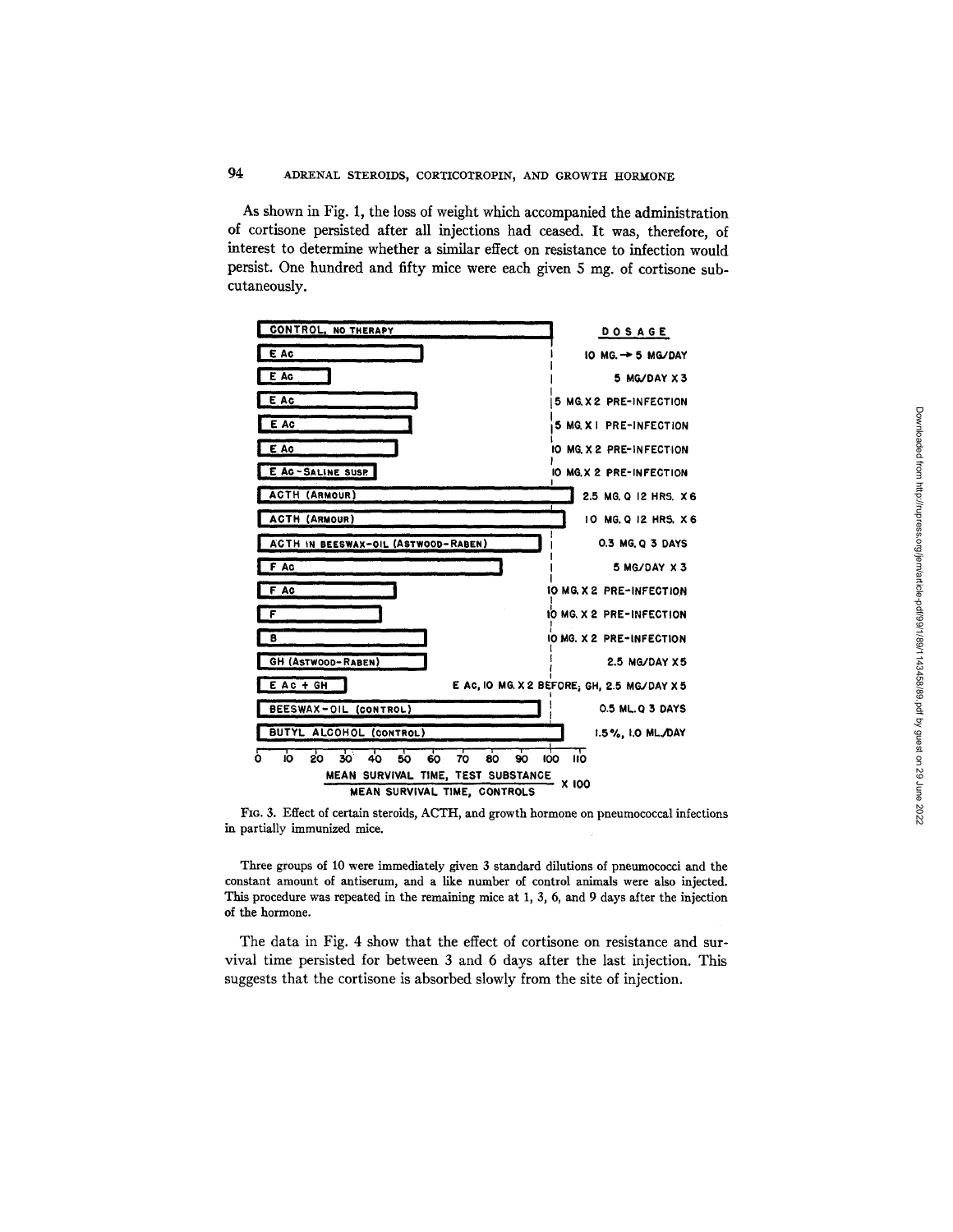When corticotropin was tested, it was found to have no significant effect on resistance to infection, or on survival time (Figs. 2 and 3); this was demonstrated using 0.3 mg. of the purified material or as much as 20 mg. of the less purified material daily.

Hydrocortisone acetate gave different results in two experiments. In the first, 5 mg. daily was given, whereas in the second, 10 mg. was given twice, 4 hours apart, before infection. The latter schedule gave results that were



FIG. 4. Persistence of depression of resistance to pneumococcal infection in passively immunized mice after a single injection of 5 mg. of cortisone.

roughly similar to those obtained using cortisone, whereas hydrocortisone acetate by the former schedule was less effective. Inasmuch as hydrocortisone acetate in man is less effective by parenteral routes than by mouth, it was assumed that the present variability in results was due to varied rates of hydrolysis of the acetate in tissues. Hydrocortisone, as the free alcohol, depressed both resistance and survival time. Corticosterone appeared to be somewhat less effective than hydrocortisone or cortisone; nevertheless it significantly depressed resistance to infection. In these experiments growth hormone, given in large doses, acted like cortisone, and when given along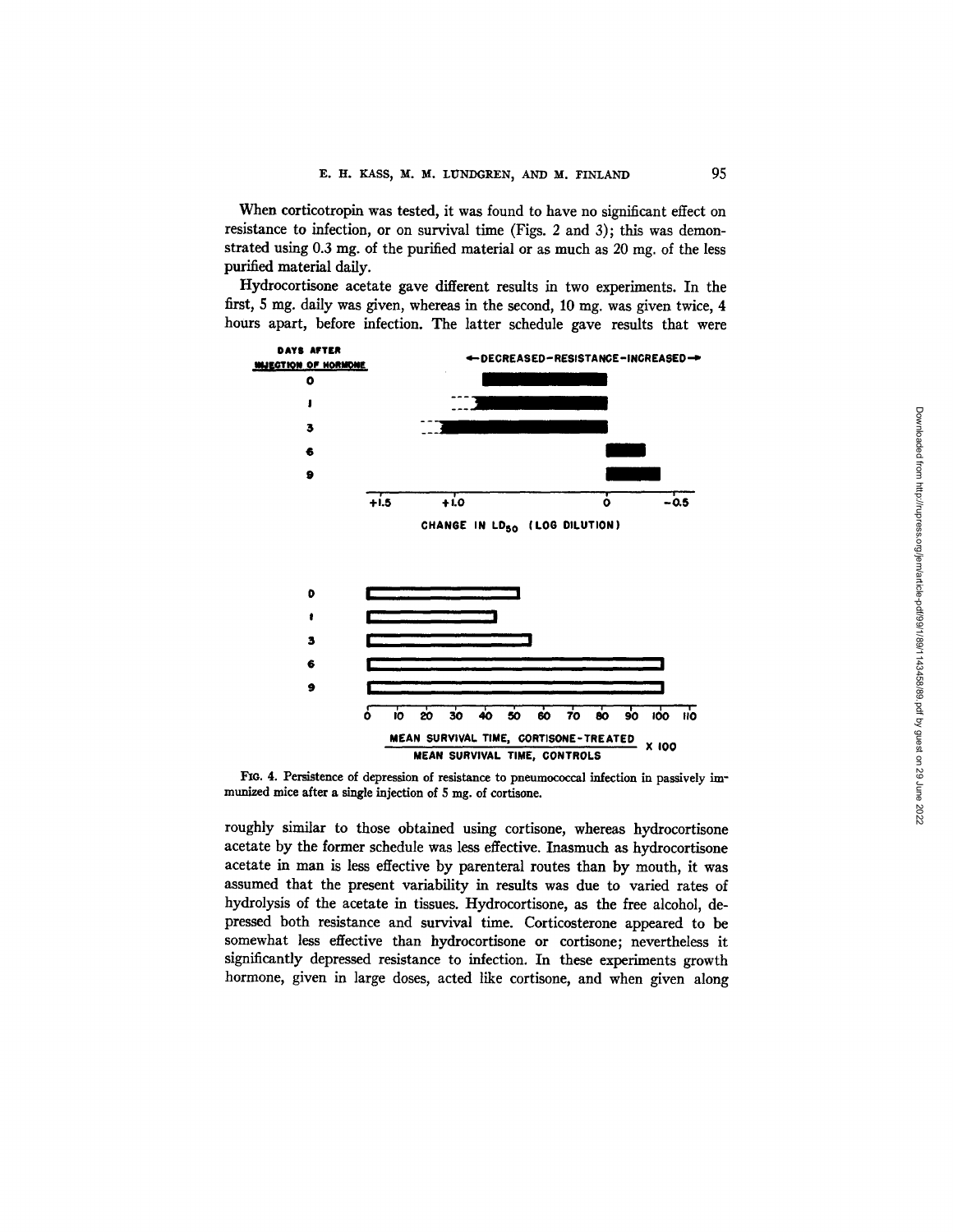with the latter did not overcome the effect. This amount of growth hormone, as was seen in the preliminary data, was apparently not toxic to the mice.

*Experiments with Influenza Virus.--Similar* studies were conducted in relation to influenza viral infection in mice.

The schedules of injection of hormones were similar to those used in the pneumococcai infections. Inasmuch as deaths rarely occur sooner than 4 days after inoculation of lethal amounts of the virus in the dilutions used, the schedules of injection of hormones were modified to include an additional dose of hormone on the 4th day in those experiments in which two pre-infection doses of hormone were administered. In the ease of corticosterone, the lot of hormone used was different from that used in the pneumococeal experiments, and was better tolerated by the mice when given as 2.5 mg. twice daily on the day preceding infection, and again on the day of infection. This dose was repeated once on the 4th day after infection. Larger doses than this, with the lot used, led to intercurrent deaths--none were encountered when this smaller dose of hormone was used. The cause of these intercurrent deaths was not determined but inasmuch as the animals died within the 1st day after injections of 5 to 10 mg. of this lot of corticosterone, and heart's blood cultures were sterile, it was assumed that these were acute toxic deaths due to an unknown agent in the preparation of hormone.

It is readily apparent (Fig. 5) that the results of the studies with the influenza virus are similar to those obtained using pneumococci. Cortisone in several dosage schedules depressed resistance to the viral infection, and even the highly purified corticotropin failed to alter resistance significantly. Compound F also depressed resistance, and, although the effect of growth hormone was variable and not consistent, growth hormone did not overcome the effects of cortisone. Corticosterone, in one experiment, had no significant effect on resistance, in contrast to the effects observed in the pneumococcal infections. Inasmuch as the dose of corticosterone used in the viral studies was lower than that used in the bacterial infection, it is difficult to draw definitive conclusions. The availability of but small amounts of corticosterone precluded extensive study of the effects of this hormone or repetition of these experiments.

A study of survival times in this influenzal infection is less fruitful than in the pneumococcal infections because with the amounts of virus used, deaths usually do not occur sooner than 4 to 5 days after infection, and may be deferred for another 4 to 6 days. Inasmuch as surviving animals have been arbitrarily assigned a death time of 12 days, when all the experiments were terminated, the differences in survival time in the most extreme instances of depression of resistance to influenzal infection were necessarily small. For this reason the data are not presented in detail; suffice it to say that even under these relatively weighted circumstances there was good correlation between the capacities of a hormone to reduce resistance to infection, and to lower the survival time of the animals dying of infection.

*Effect of Adrenocortical Hormones on Viral Multiplication.--The* rate of multiplication of viral particles in infected murine lungs was studied.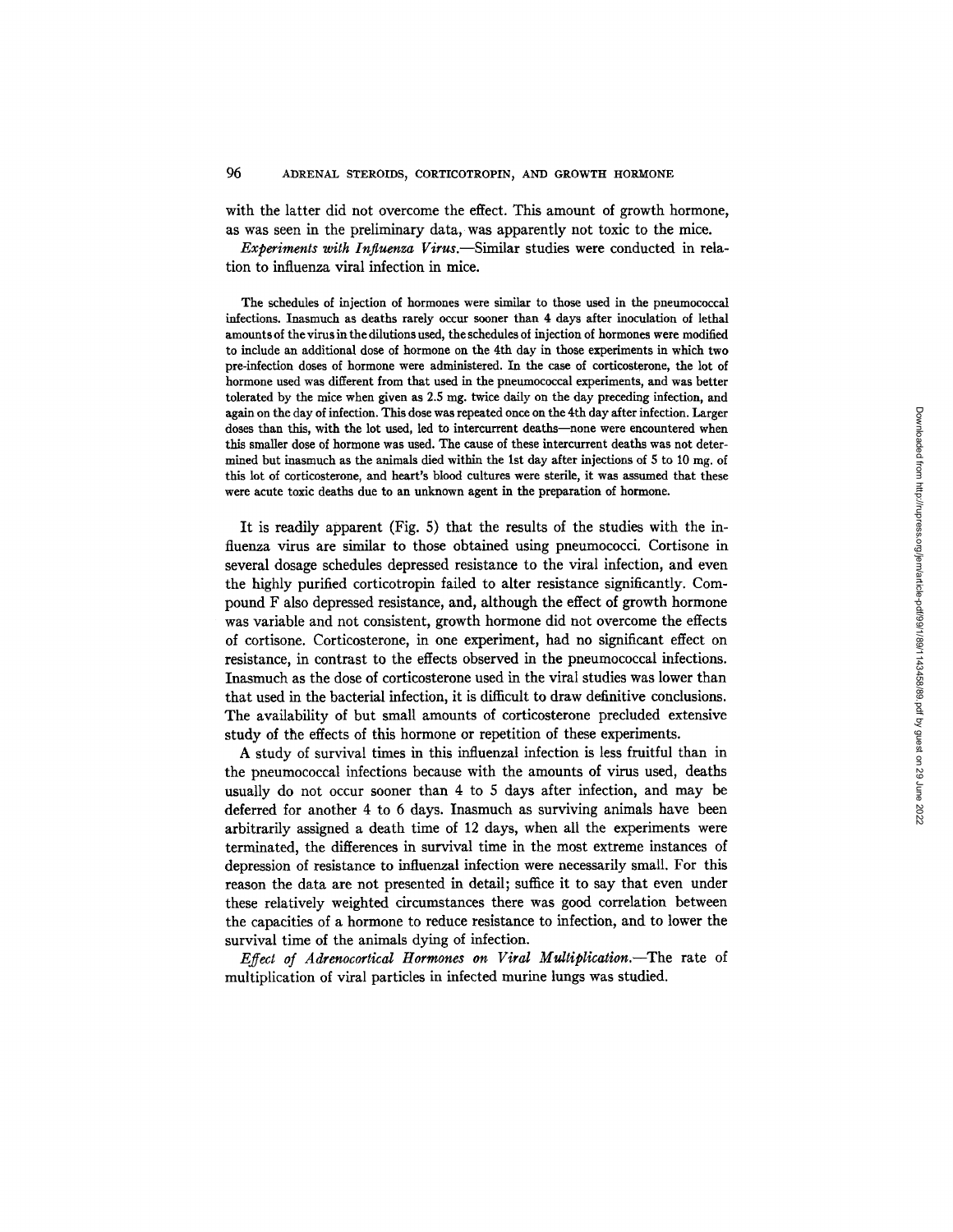For this purpose, groups of 20 mice were given hormone, and a standard dose of influenza virus, as has been described. Groups of 5 mice were then sacrificed at appropriate time intervals thereafter, and the lungs prepared for titration of the viral content in embryonated eggs. In all these experiments the same source of virus was used, and no detectable deterioration of the source material was observed in repeated control titrafions. The results are presented in Fig. 6; 6 control fitrations, performed on different days, are compared with a single control titration in animals receiving oil and beeswax alone.



FIG. 5. Effect of certain steroids, ACTH, and growth hormone on  $LD_{60}$  in mice infected with influenza A virus.

It is seen that the latter treatment did not affect substantially the titer of virus, as compared with the range encountered in the 6 control titrations. The characteristic pattern of multiplication of the virus in control animals is apparent. During the 1st day after inoculation of virus, there is rapid multiplication in the lung to a broad range of values varying at least 200-fold. By the 2nd day, the range of values is still about 100-fold, but the viral titers have increased to their peak values. By the 4th day there is a small and inconstant decrease in viral concentration in the lungs, but the variation is but fivefold,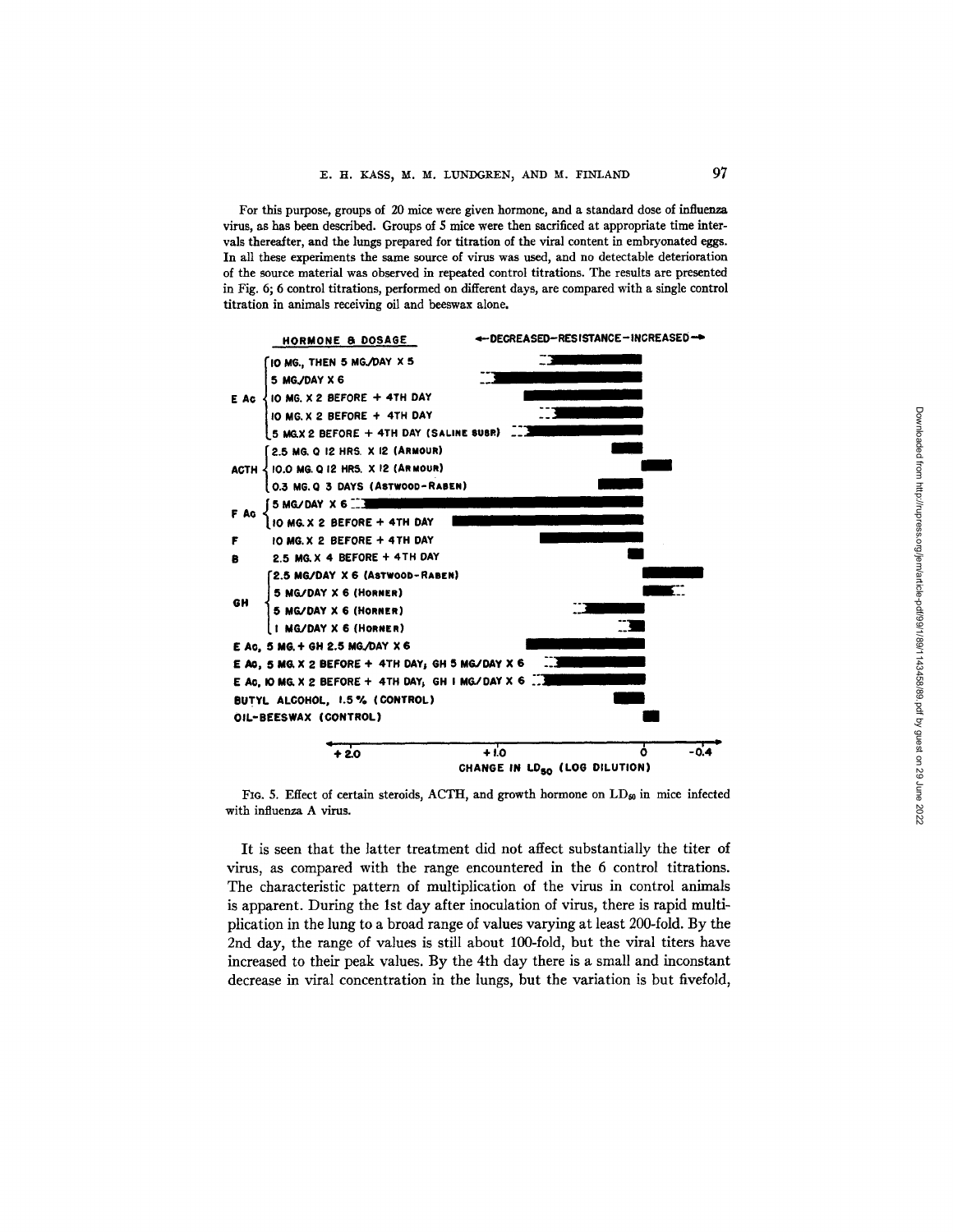

FIG. 6. Effect of certain steroids, corticotropin, and growth hormone on titers of influenza virus in murine lungs.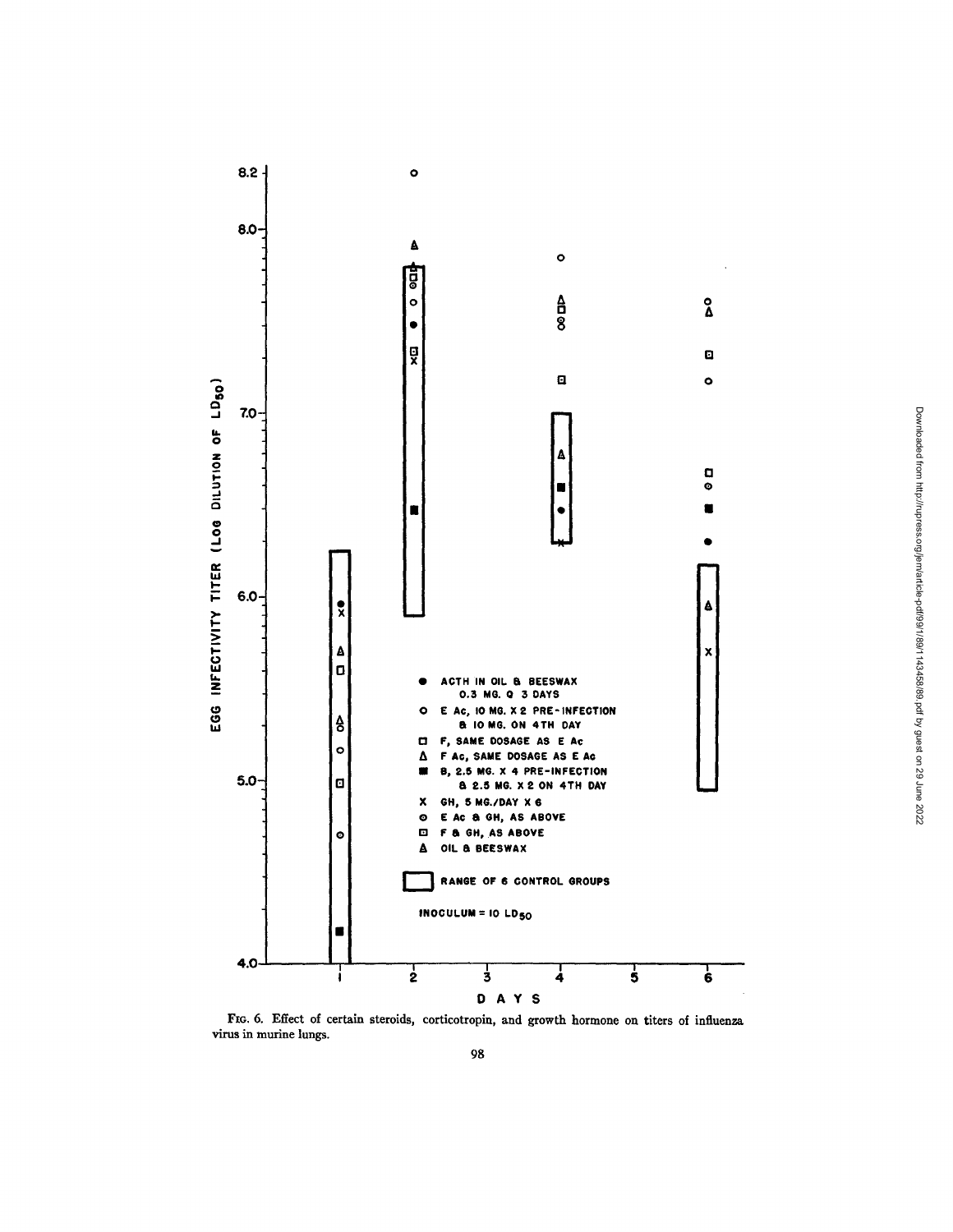and by the 6th day there is a distinct fall in titers to levels about equal to those observed on the 1st day, and the range of values is about 20-fold. Because 10 lethal doses were instilled as the inoculum, the animals began to die of the infection after the 6th day, so that titrations were not extended beyond this time in these experiments.



FIG. 7. Effect of ACTH and adrenocortical steroids on titers of virus in lungs of mice infected with sublethal amounts of influenza virus.

The administration of the various hormones did not alter the initial rate of accumulation of virus in the murine lungs; and even by the 2nd day only one group of animals, namely, one of the two groups treated with cortisone acetate, had titers exceeding the range of control values. There was, therefore, no striking effect of the hormones on the rate of accumulation of virus in the lungs. On the other hand, by the 4th and 6th days significant and reproducible differences appeared. Growth hormone alone exerted no significant effect on the rate at which the viral titers declined. Corticotropin and corticosterone exerted a minimal effect in that there was no deviation from control values on the 4th day, and but small increases in titer over control values on the 6th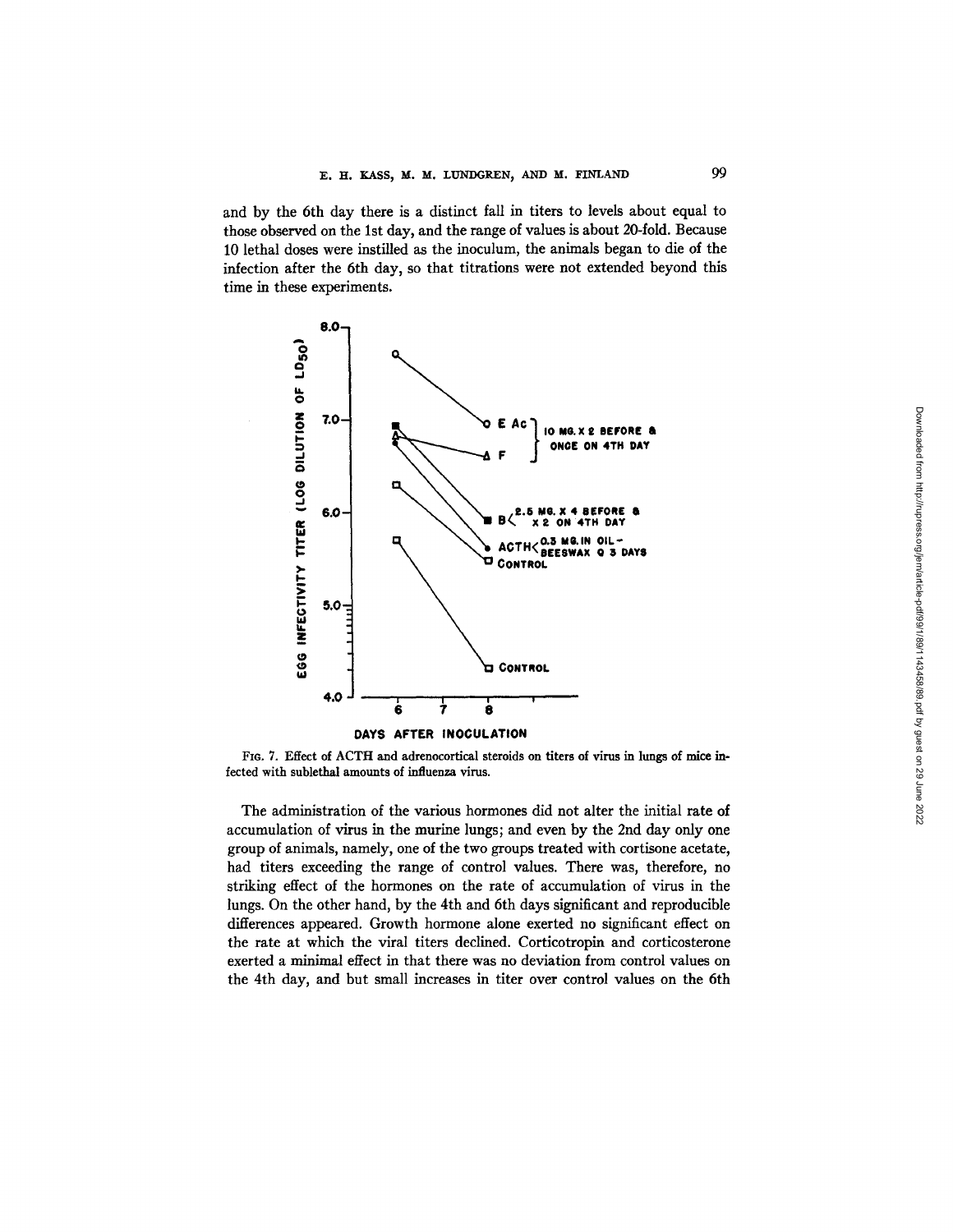day. However, the viral titers in the lungs of the animals treated with cortisone or hydrocortisone, the latter given either as the alcohol or the acetate, declined more slowly than in controls and remained as much as 200 times greater than in the controls.

In order to study this effect further, the experiment was repeated using an inoculum of  $0.1$  LD $_{50}$ , so that there was no mortality among the animals during the experiment and the lungs were examined on the 8th day. Under these circumstances, the decline in titer was most rapid in the control animals, less rapid in the animals receiving corticotropin or corticosterone, and least in the animals receiving cortisone or hydrocortisone (Fig. 7).

Inasmuch as cortisone, and presumably also hydrocortisone, may depress antibody formation, it was possible that the delayed reduction in viral titers was due simply to diminished production of antibodies. Furthermore, since the larger antigenic stimulation occurred in the experiment in which 10  $LD_{50}$ were inoculated, and the most striking effect of the adrenal steroids was noted on the 6th day after instillation of the virus, all the mice that were sacrificed on the 6th day were bled, before the lungs were removed, and the serum titrated for its antibody content by a micro-modification of the Hirst method, as well as by neutralization of egg infectivity of about 100 infective doses of virus. The technique is such that the minimal dilution of serum that can be tested is 1:4. Twenty normal mice were sacrificed and their sera failed to show any detectable antibody. Similarly, no detectable antibody was found in any of the mice that had received virus 6 days previously, whether or not the animals were receiving hormonal treatment. Although these studies do not eliminate the possibility that local antibody formation, or fixation of antibody at the site of the local lesions, could be affected by the adrenocortical steroids, they do not lend substance to the possibility that alterations in antibody response are the primary reason for the delayed decrease in viral titers in the lungs.

#### **DISCUSSION**

The mechanisms by which adrenal steroids may alter resistance to infection have been discussed in detail elsewhere (1, 12). The effect of such steroids is consistent and reproducible, and a variety of animal species are affected in a similar manner, when infected with diverse infectious agents.

The experiments herein reported add some information concerning the mechanisms of action. Cortisone and its congeners may exert a significant effect within the first 24 hours after they have been injected into infected animals, suggesting that the effect of these steroids on antibody formation does not appear to be a primary factor in the decreased resistance to infection. Similarly, the loss of weight which occurs when the steroids are given is probably not a significant feature of the effect on infection both because weight loss during the first 24 hours after giving the hormone is usually not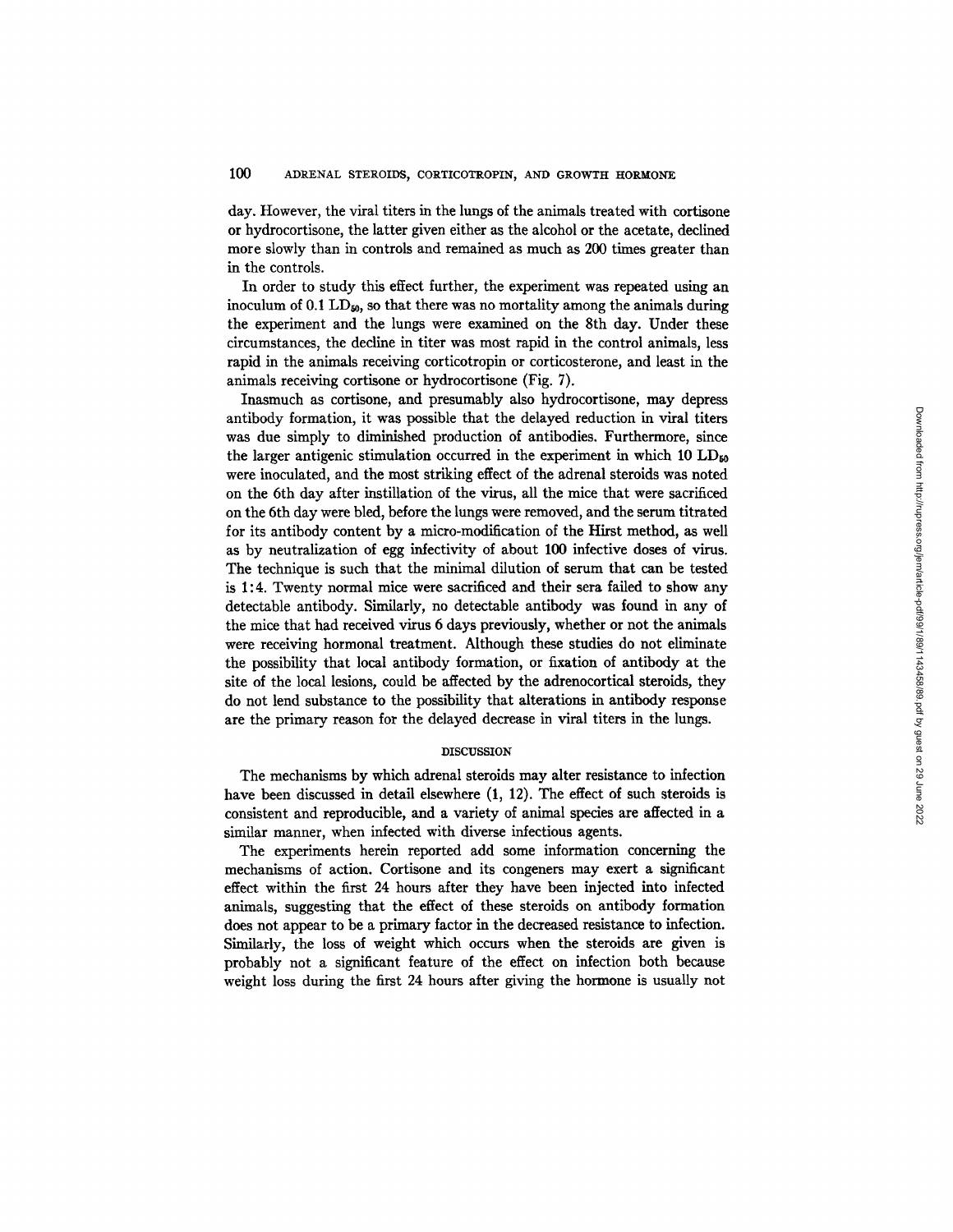over 2 to 3 per cent, and because in mice adrenocorticotropin may induce greater loss of weight than does cortisone without any noticeable change in resistance to infection. Indeed, in most viral diseases, loss of weight and inanition more commonly increase resistance to infection, in contrast to the situation in bacterial infections (13).

The similarity of effects of hydrocortisone and cortisone is consistent with clinical experience in the treatment of various inflammatory disorders; hydrocortisone acetate is clinically relatively less effective than the free alcohol when given parenterally and the difference is presumed to be due to slow hydrolysis of the ester (14). Similar observations were made in the studies herein reported.

The failure of adrenocorticotropin to influence significantly resistance to infection, or survival, in either pneumococcal or influenza viral infections is in striking contrast to the effect of this hormone in man, rabbits, monkeys, and probably also other mammals (1). That mice and hamsters do not manifest significant depression of resistance to several viral infections after injection of ACTH has been observed repeatedly (15-18), and in each of these infections in which it was studied, cortisone depressed resistance when ACTH did not (17, 18). In one series of experiments, however, large doses of ACTH given in a gelatin menstruum seemed to depress resistance of mice to infection with the West Nile virus (17). Unfortunately, in those experiments, only 4 uninfected mice were given the hormone and it is not clear whether the hormonal preparation was itself toxic.

Several possible explanations may be offered to account for the divergent actions of corticotropin and cortisone. It is possible that ACTH does not stimulate the murine adrenal gland; there is evidence that stress and corticotropin produce little effect on the lipid components of the adrenal in mice (19). Yet the mice receiving corticotropin exhibit loss of weight, and marked eosinopenia and lymphopenia. Thus, it appears likely that stimulation of the adrenal cortex occurs after the administration of corticotropin to mice, although such an effect is not demonstrable by the study of the lipids of the adrenal gland. The possibility that the effects of corticotropin on the hematologic patterns, as well as the weight loss, in mice are due to an extra-adrenal effect of the hormone does not appear to be an adequate explanation. Finally, it may be that corticotropin stimulates the murine adrenal to release hormones that do not suppress resistance to infection.

Bush has reported in detail on species differences in the nature and content of the adrenal secretion (4). Although no data are available concerning the nature of the adrenal secretion in mice, the predominant adrenal steroid in rats and rabbits is corticosterone, and small amounts of other steroids may be found in the adrenal secretions of these species. Inasmuch as either hydrocortisone or corticosterone or both have been the predominating steroids re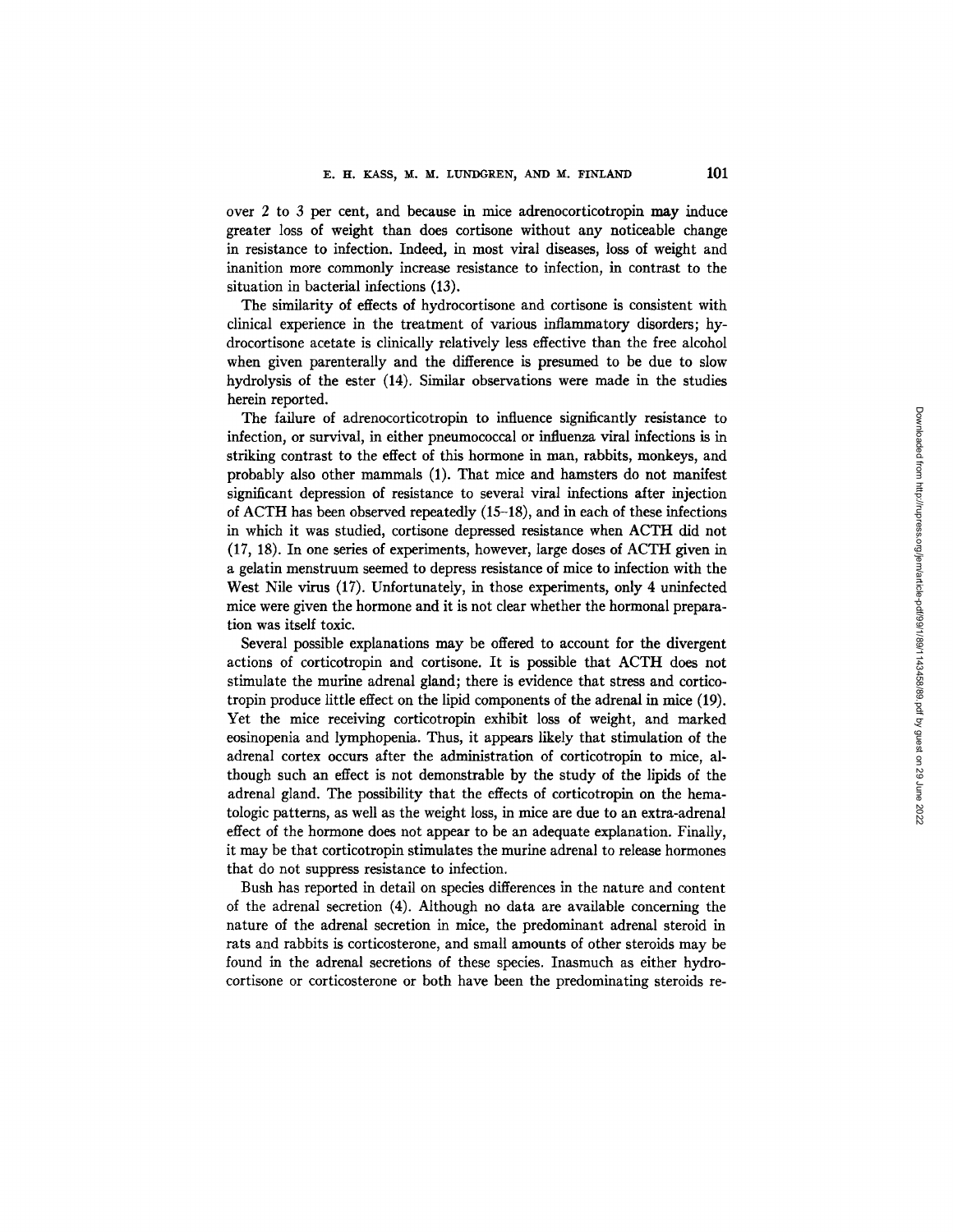leased in all the animal species thus far studied (4), and cortisone or hydrocortisone exerts effects in the mice which are quite different from the effects of adrenocorticotropin, it might be suggested that corticosterone is produced by the murine adrenal gland. However, corticosterone lowered the resistance of mice to pneumococcal infection, whereas corticotropin did not, although both hormones exerted similar effects on influenza viral infections in mice. This difference may be explained by assuming that corticosterone is quantitatively less effective than cortisone or hydrocortisone in reducing resistance to infection, but that the relatively large doses used in these experiments led to effects which could not always be duplicated by the administration of large doses of ACTH. It is also possible that the differences in the effects of corticosterone and corticotropin might represent the result of the action of small amounts of other hormones secreted by the adrenal which could overcome any mild depression of resistance induced by pure corticosterone. Indeed, a substance in adrenal cortical extracts can overcome the capacity of cortisone to reduce resistance to experimental tuberculosis (20). Finally, it is conceivable that the murine adrenal gland produces a hormone which is similar to, but not identical with, corticosterone, hydrocortisone, or cortisone.

The variation in species responsiveness to these hormones is further illustrated by the observation that corticotropin, cortisone, and hydrocortisone induce atrophy of lymphoid tissue in rabbits, and cause certain characteristic alterations in the concentration of pentose nucleic acids, whereas corticosterone does not induce these changes (21); yet rabbits' adrenal glands secrete corticosterone primarily (4). These and many similar problems concerning the species responses of experimental animals to these hormones clearly require further study.

The effect of growth hormone on infections may also indicate species differences. The experiments herein reported show no effect of growth hormone in overcoming the effects of cortisone and similar observations have been made in induced infections in rabbits (22). However, the original observations on the effectiveness of growth hormone were made in rats in which fatal spontaneous infections were induced by the administration of cortisone (9). Growth hormone alone clearly offered no advantage to infected mice in the studies herein reported, and Gordon *et al.* have shown that the hormone does not add to the therapeutic activity of streptomycin in irradiated mice (23).

The effect of hydrocortisone and cortisone on the pattern of multiplication of influenza virus in the murine lung requires further study. These hormones caused the titers of virus to be maintained above control titers, and this effect was not explained on the basis of suppression of antibody response. The titration of serum antibody does not eliminate the possibility of suppression of local antibody formation, or of suppression of antibody formation with sufficiently rapid local fixation of antibody so that differences in serum concentration in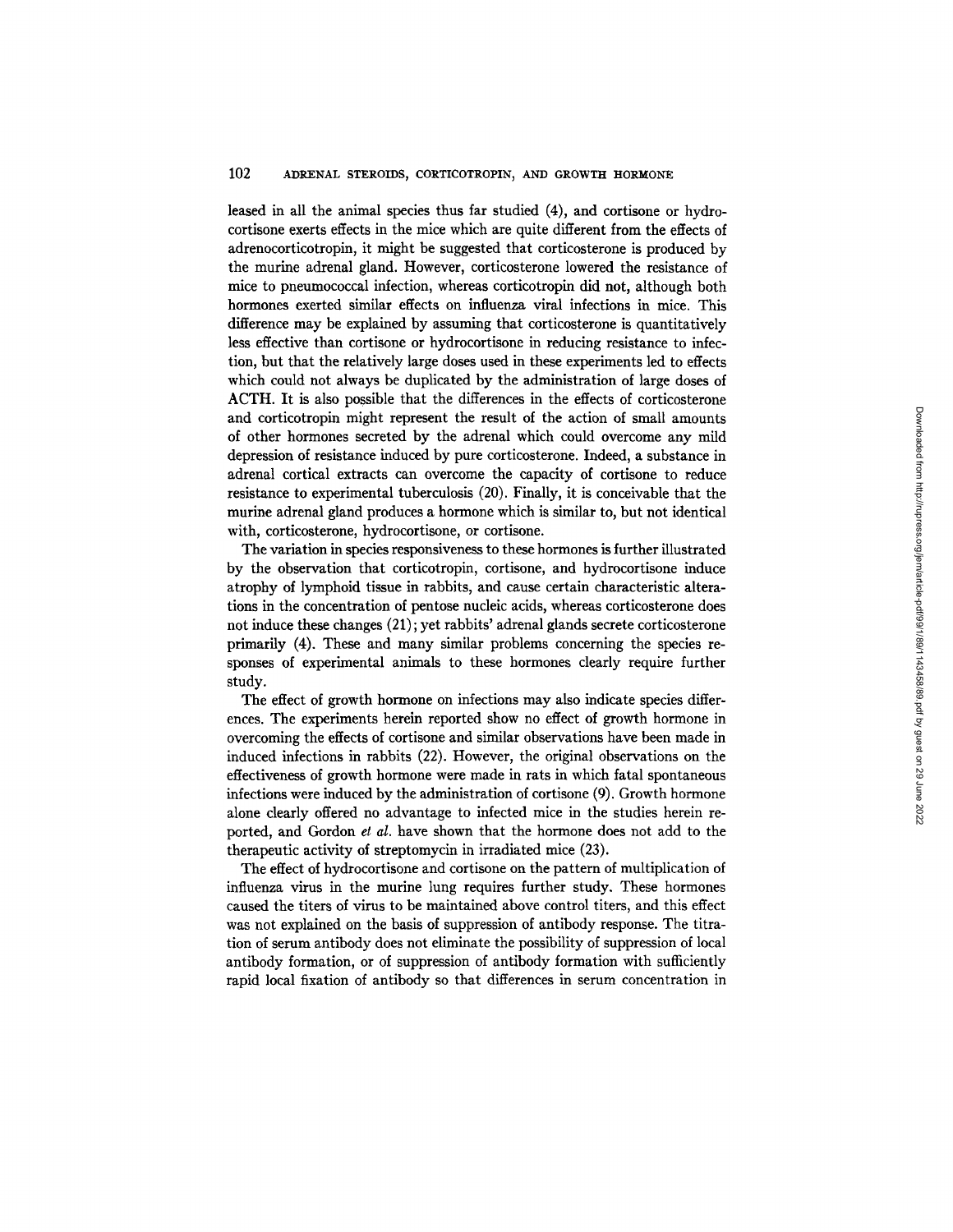hormone-treated as opposed to control animals would not be apparent. However, the experiments also suggest the possibility that a cellular mechanism by which virus may be removed from the lung is adversely affected by the cortical steroids. It has been found that injected erythrocytes are removed more slowly from the regional lymph nodes of cortisone-treated animals than from those of controls, and that the effect appears to be largely referable to inhibition of the capacity of macrophages to dispose of ingested erythrocytes (21). Such a mechanism may also account for the persistence of virus in the lungs of cortisone-treated mice.

#### SUMMARY AND CONCLUSIONS

Cortisone acetate, hydrocortisone, and hydrocortisone acetate depress the resistance of mice to pneumococcal and influenza viral infections, although hydrocortisone acetate is somewhat less effective than the free alcohol, when given subcutaneously.

Pituitary adrenocorticotropin, even in highly purified form and in oil and beeswax, does not significantly alter the resistance of mice to these experimental infections, even when given in doses which may cause profound eosinopenia, lymphopenia, and weight loss, and which are at the limit of tolerance of the animals.

Corticosterone depresses resistance to pneumococcal infections significantly, but fails to alter resistance to influenza viral infections. The findings suggest that murine adrenals may produce one of the known adrenal steroids such as corticosterone along with another steroid, or may produce a steroid other than cortisone, hydrocortisone, or corticosterone.

When resistance is decreased by adrenal steroids, survival time is invariably shortened, and the effect of the steroid hormones is frequently demonstrable within the 1st day after infection with pneumococci, making it unlikely that the depression of resistance that is seen is primarily due to depression of antibody formation.

A single dose of 5 mg. of cortisone may cause depression of resistance and may decrease the survival time for 3 to 6 days afterward.

Growth hormone (somatotropic hormone) in highly purified form, and in the doses used, did not overcome the weight loss induced by cortisone, but the animals treated with growth hormone and cortisone regained their lost weight more rapidly than those receiving cortisone alone. Growth hormone alone caused a slight increase in the rate of gain in weight over controls.

Growth hormone alone did not increase resistance to infection, and did not increase the survival time, in mice infected with either pneumococci or influenza virus. Growth hormone in various dosages failed to overcome the effect of cortisone in depressing resistance to these infections.

Cortisone, hydrocortisone, corticosterone, and corticotropin did not alter